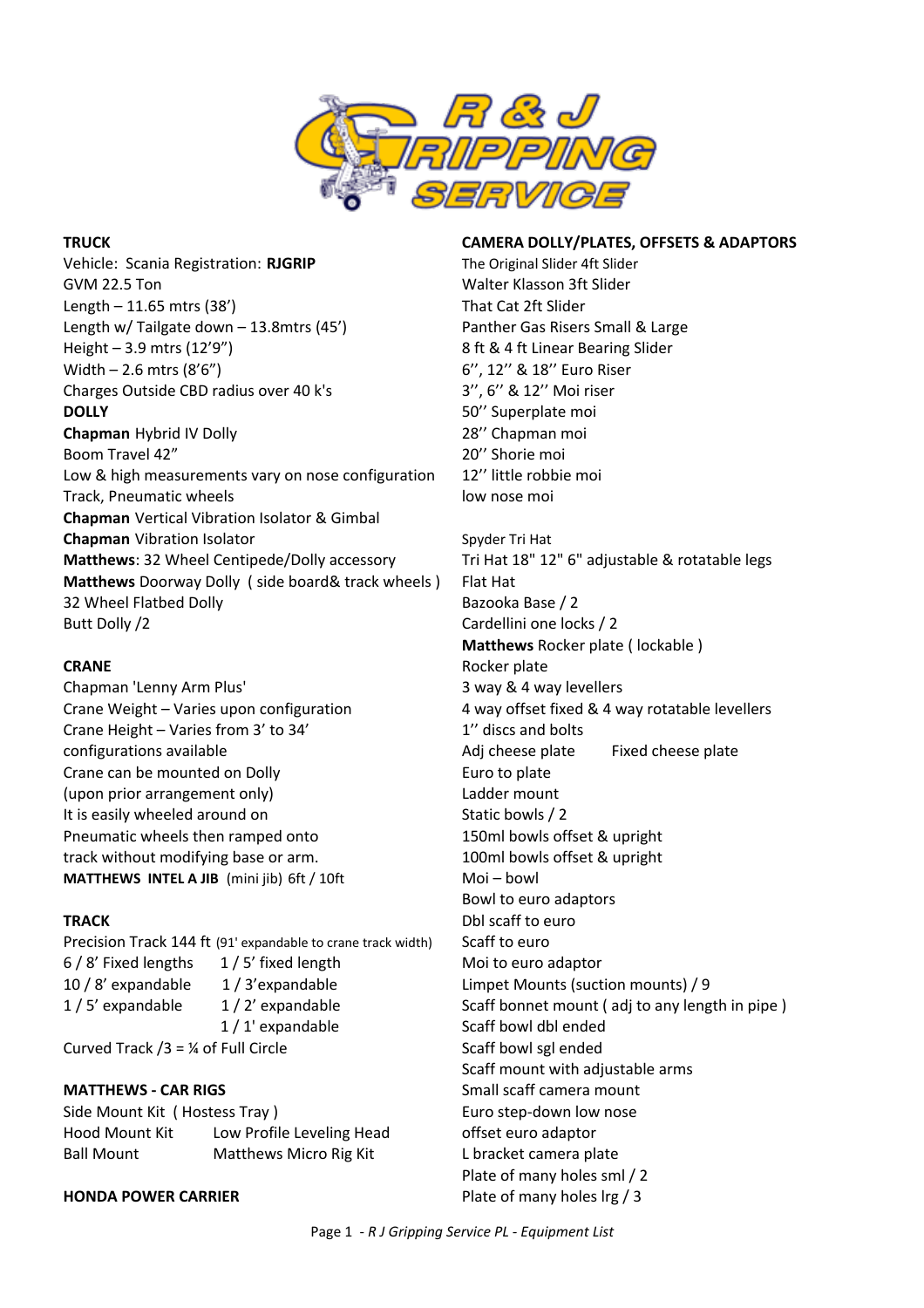

# **STANDS & ACCESSORIES HEAD**

Hi Hi Wide Base 3 stage steel / 4 Cartoni Lambda Head Silver tallboys 3 stage steel / 4 Ronford F 7 Head Black tallboys 3 stage alloy / 4 Silver tallboys 3 stage alloy / 4 **EZI RIG** ( hand held rig ) Mini combo 3 stage steel / 4 12x C Stands ( 8 with adj legs ) / 12 **CINE SADDLES** Large / 3 Micro / 2 Baby C Stands / 2 Stand wheels 6 sets (extra per set) **HAND HELD HARDWARE** Bouncing Baby (camera rig/hh feel) Lge polecats / 2 Bungy Rig Magic Arms / 12 Spare grip heads **FRAMES**  $1''$  to  $1/8''$  adaptor block 20'x20' scaff  $/2$ Matthews cat ear  $/1$  12'x12' scaff  $/2$ Manfrotto adaptors 20' x 20' Light weight scaff / 1 Spigots 1" 8th / 6 20' x 12' Light weight Scaff / 1 Z Arms / 2 12' x 12' Light weight Scaff / 3 Double gags / 2 and the set of the set of the set of the set of the set of the set of the set of the set of the set of the set of the set of the set of the set of the set of the set of the set of the set of the set of the Cardellini / 10 4 double ended / 2 extra long Hollywoods / 10 3 with 1" adaptors **Dutriggers** Turtles / 2 Manfrotto stills mount / 2 **BLACKS** Mag clamp  $/ 2$  30' x 14' Cardilinks  $/12$  20' x 14' Shot bags / 110 24' x 14' Star pickets 24' x 12' Generator 3 KVA 18' x 14'  $J$ erry cans  $/$  2 12' **Extension leads BLACKS** - **FRAME BLACKS** Land Anchors / 14  $16' \times 14'$  FB-20'  $\times 20'$  / 1

Floppy Cutters  $/ 6$  (WetWeather  $/ 2$ ) 14' x 8'; 14' x 5'; 14' x 3' Meat axes  $6' \times 2' / 3$  14' x 5';  $14' \times 5'$ ;  $14' \times 3'$ ;  $14' \times 2'$ Soft cutters  $3' \times 2' / 4$  8' x  $10'$ ;  $10' \times 10'$ ;  $14' \times 10'$ Wooden cutters / 6  $7' \times 5'$ ;  $6' \times 5'$ ;  $5' \times 5'$ ;  $4' \times 5'$ ;  $3' \times 5'$ 

 $5'$  to 9' Waku A frame (10' to 20' extension) Clear 20' x 20' / 1  $3'$  to 5' Waku A frame (6' to 12' extension) Clear  $12' \times 12' / 2$ 20' Extension Ladder Digi Green 8' x 7'; 8' x 5'

# **Tracking Boards**

Plwood sheets  $8' \times 4' / 7$  Ultra Bounce  $20' \times 12'$ Plywood sheets various smaller sizes  $8' \times 3.4 \times 1$  Ultra Bounce  $12' \times 12'$ 4.5mm Black Plastic Sheets 8' x 4' / 7

Small polecats / 2 **Bungy** Rig - spring balancer & sliding/lockable Dolly

Light weight to suit Digi Green 8' x 7' / 1; 8' x 5' / 1

 $12' \times 14'$  FB-12'  $\times 12' / 2$ **CUTTERS** 10' x 14' FB-6' x 6' / 1 Rollie 10' x 10' / 4 **LADDERS** Rollie 10' x 5' / 2 Dutchman 8' x 1'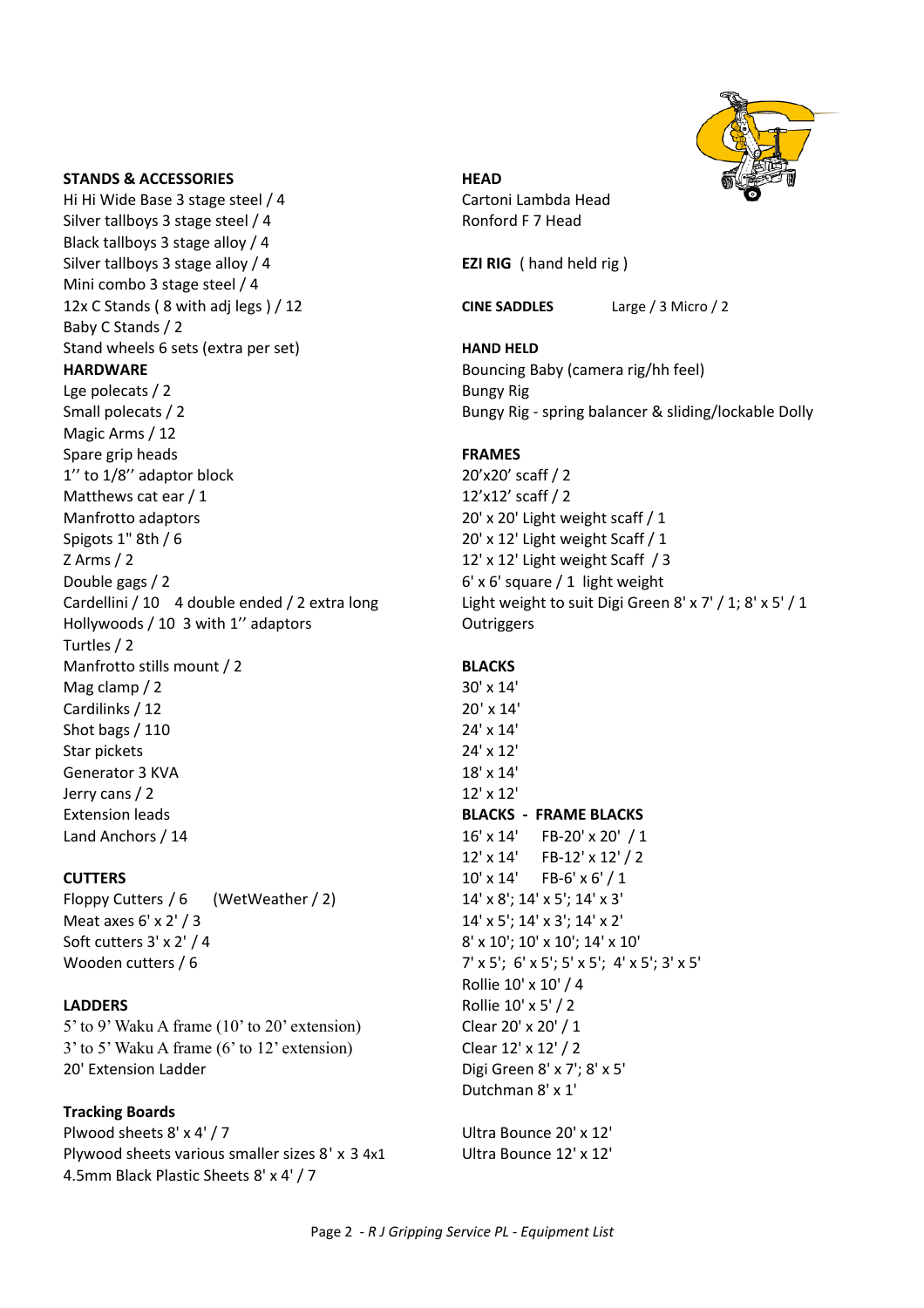## **WET WEATHER**

Ezy Up 15 x 10 / 1 **TIMBER** Ezy Up  $10 \times 10 / 2$  Ezy Up  $5 \times 5 / 1$  Planks  $6'' \times 2'' - 10' / 4$ Ezy Up sides Planks  $6''x 2'' - 4'/2$ Golf umbrellas / 2 Bread boards Various sized tarps **Apple Boxes** Apple Boxes Camouflage net example and pancakes and pancakes

# **SCAFFOLD & SCAFF ACCESSORIES** 1x4", 2x 2", 1x 1"

Scaff tower 18ft / 6x6 with outriggers Tubs of wedges / 3 Mega decks  $2/8' \times 4'$ ;  $2/6' \times 4'$ ;  $1/8' \times 2'$  Tubs of 2" packers Mini decks  $3' \times 2'/2$  (adj apple box ) Tub of 246's Tracking frames 8' x 4'/4 90 deg clamps /85 Mo kit swivels /6 Swivel clamps /50 Pipe joiners (Int/ext) /8 and the state of the state of the state of the state of the state of the state of the state of the state of the state of the state of the state of the state of the state of the state of the state Pudlicks /11 Dolphin torches Hook 90 deg clamps /6 Witches hats sml Big bens /12 **Red** & white hazard tape Grid clamps /8 Furni Pads 3 Plank clamps /4 Alloy planks 10' /9 **SLINGS / RIGGING** Speedrail angle plates /2 2.5 tonne ratchet straps /10 Screw jacks, large & small 2 tonne ratchet straps /20 Right angle scaff /2 Slings; crabs; shackles Speedrail feet /8 safety chain; pulleys; Ropes Scaff to dolly starters /4 Drums of 6mm & 8mm ropes Speedrail corners /4 2 Tonne Slings /6 Speedrail t's /2 Chain lengths sml & lge Speedrail angles /2 Scaff pipe cutter Over & unders /10 Scaff starters Ige /6 Scaff starters sml /6

Large umbrellas  $/$  4  $/$  3"  $\times$  1" timber 8,10,12,14,15 ft lengths Pediminas & sushi /4 sets

Speedrail collars & joiners /8 and the state of the Ropes 11/ sml, 15/med, 5/lge, 6/xtra lge. (sml is 40ft)

**PIPE** 1275 feet total scaff

| $"$ = inches $'$ = feet |
|-------------------------|
| 7' / 20                 |
| 8'/8                    |
| 9' / 8                  |
| 10'/9                   |
| 11'/1                   |
| 12'/9                   |
| 14'/2                   |
| 16'/4                   |
| 18'/2                   |
| 20'/8                   |
|                         |